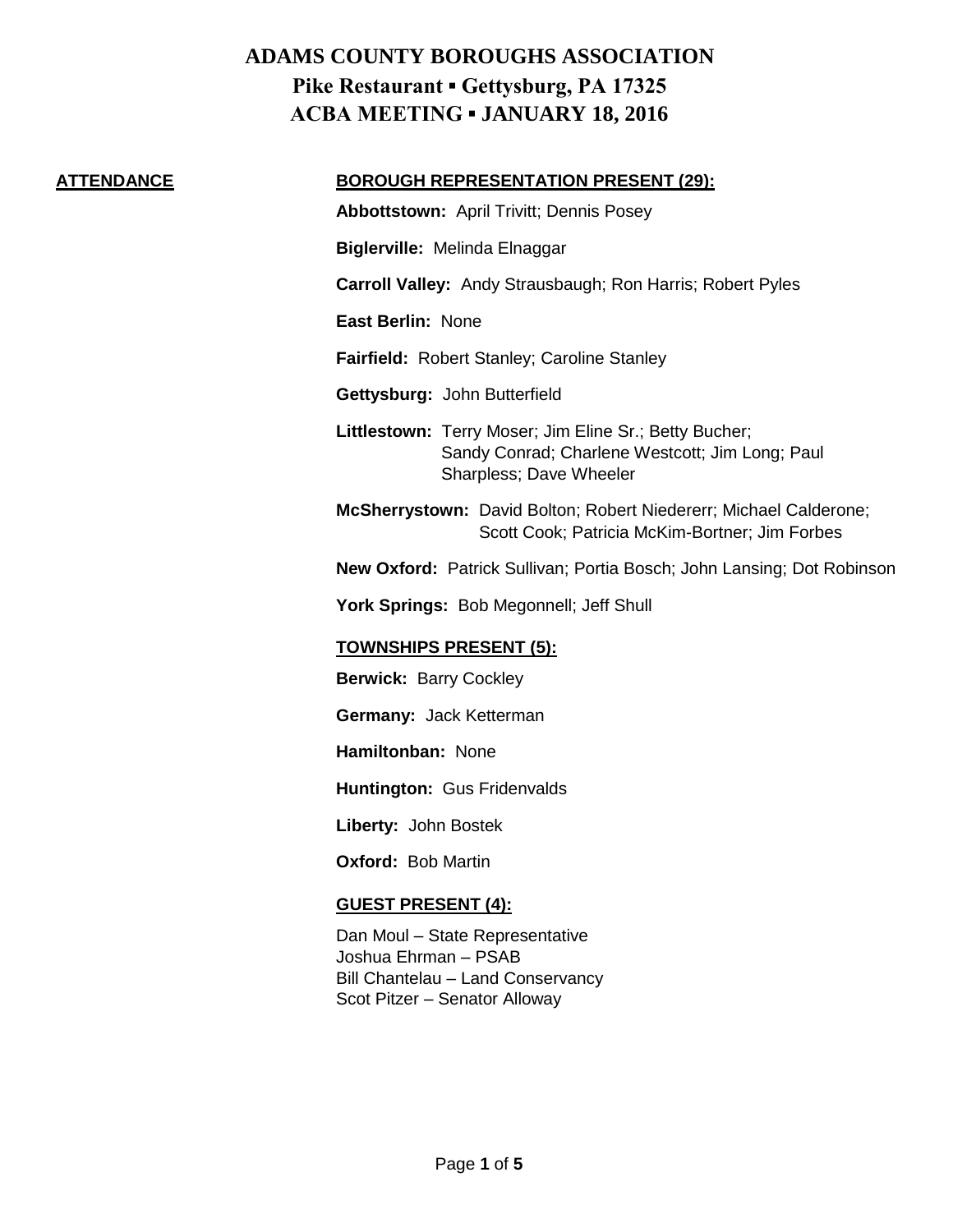| <b>CALL TO ORDER</b>                         | The Adams County Boroughs Association met in session and the meeting<br>was called to order at 6:15 p.m. by Ron Harris and the Pledge of<br>Allegiance was recited.                                                                                                                                                                                 |
|----------------------------------------------|-----------------------------------------------------------------------------------------------------------------------------------------------------------------------------------------------------------------------------------------------------------------------------------------------------------------------------------------------------|
| <b>ROUND TABLE</b>                           | Introductions were made by all in attendance.                                                                                                                                                                                                                                                                                                       |
| <b>MINUTES</b>                               | A motion was made by Dave Bolton and seconded by Jim Eline to<br>approve the minutes from the November 16, 2015 as written. Motion<br>adopted.                                                                                                                                                                                                      |
| <b>FINANCIAL REPORT</b>                      |                                                                                                                                                                                                                                                                                                                                                     |
| <b>TREASURER:</b><br><b>ANDY STRAUSBAUGH</b> | Treasurer, Andy Strausbaugh reported the following:<br>Balance as of December 31, 2015\$2,432.75<br>Expenses for 35 meals @ \$10 \$ 350.00<br>Balance as of December 31, 2015\$2,362.75<br>A motion was made by Paul Sharpless and seconded by Charlene<br>Westcott to accept the Treasurers Report as read by Andy<br>Strausbaugh. Motion adopted. |
| <b>PRESIDENT COMMENTS</b>                    | ACBA President, Ron Harris passed around an email list for the<br>individuals in attendance to update and a committee membership. The<br>committee membership was for anyone to volunteer for a committee<br>position.                                                                                                                              |

## **ACBA LEGISLATIVE COMMITTEE REPORT**

#### **PSAB COMMITTEES: DAVID BOLTON**

*ACBA PSAB DELEGATE REPORT* Dave reported that there were about 77 newly or re-elected Council Members. He thanked everyone for getting involved and also thanked those who have previously served.

> Dave encouraged each borough in good standing with PSAB to appoint a Voting Delegate for the purpose of electing the Officers of the Association and also to vote on proposed resolutions and policies.

*MEDICINAL CANNABIS RESOLUTION* **A motion was made by Sandy Conrad and seconded by Terry Moser to adopt the Medicinal Cannabis Resolution. A roll call vote was taken by the Secretary:**

**Abbottstown – Yes Biglerville – Yes**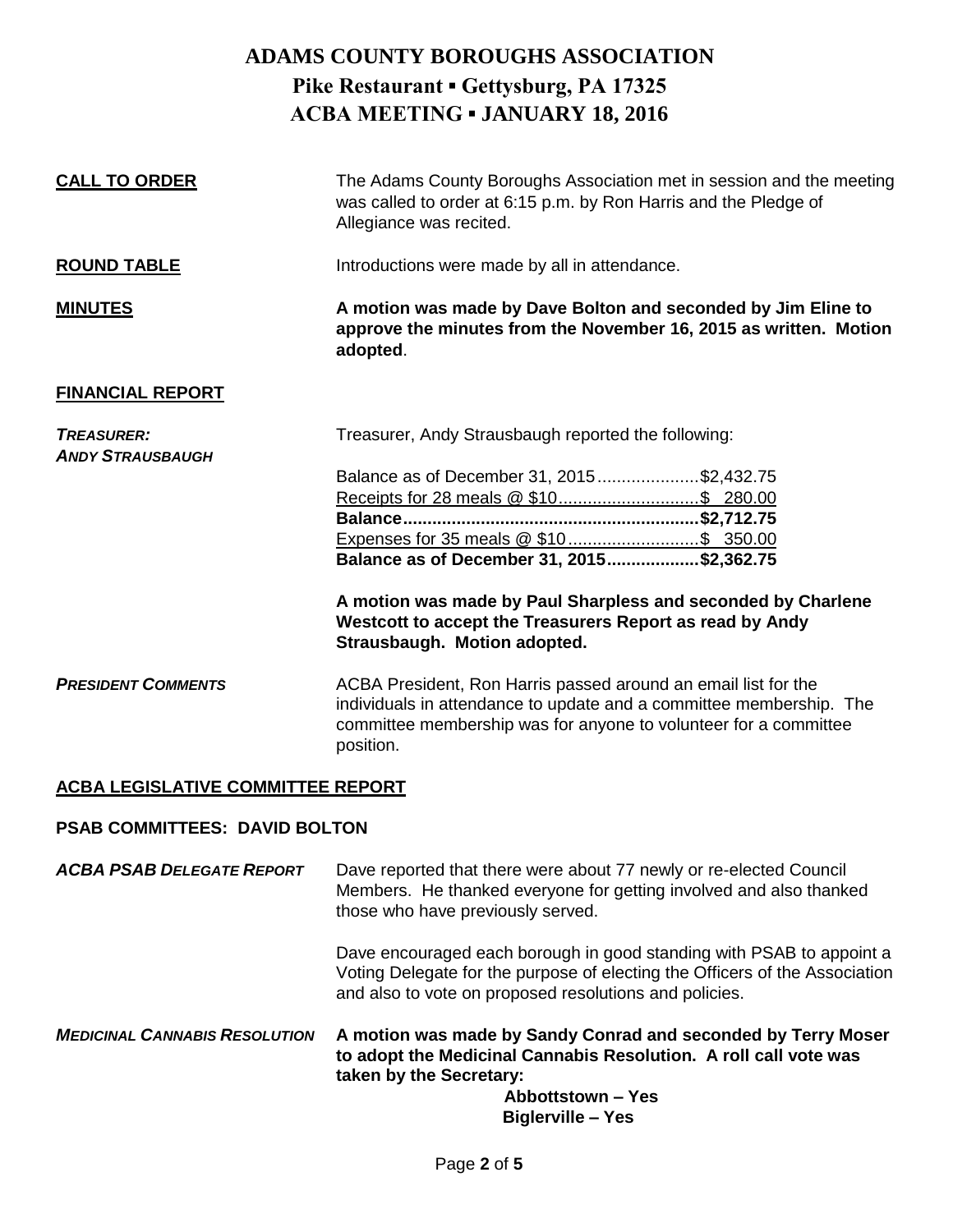|                         | <b>Carroll Valley - No</b><br>East Berlin - No<br>Fairfield - No<br><b>Littlestown - Yes</b><br><b>McSherrystown-Yes</b><br>New Oxford - Yes<br><b>York Springs - Yes</b><br>Motion adopted with a vote of 6-3 with Carroll Valley, East Berlin and<br>Fairfield casting a vote in opposition.                                                                                                                                                                                                                                                                                     |
|-------------------------|------------------------------------------------------------------------------------------------------------------------------------------------------------------------------------------------------------------------------------------------------------------------------------------------------------------------------------------------------------------------------------------------------------------------------------------------------------------------------------------------------------------------------------------------------------------------------------|
| <b>PSAB-JOSH EHRMAN</b> | Josh Ehrman gave a brief introduction to what PSAB has to offer. He<br>referred to PSAB as your "one stop shop".                                                                                                                                                                                                                                                                                                                                                                                                                                                                   |
|                         | PSAB is a statewide, non-partisan, non-profit organization dedicated to<br>serving 957 borough governments. They assist local governments<br>through legislative advocacy, research, education and other services.                                                                                                                                                                                                                                                                                                                                                                 |
|                         | PSAB provides legislative/regulatory representation at both the state and<br>federal levels; promotes constructive and cooperative relationships among<br>boroughs and between PSAB and other levels of government; provides<br>endless training both classroom and webinar to boroughs; and offers<br>many cost-effective programs and services. Information including:<br>sample resolutions, documents, laws and many other useful tools can be<br>found on their website at www.boroughs.org. If you cannot find it on the<br>website their staff is always available to help. |
| <b>TREASURER AUDIT</b>  | David Wheeler performed the annual audit of the treasurers finance<br>statement for the year ending December 31, 2015.                                                                                                                                                                                                                                                                                                                                                                                                                                                             |
|                         | Balance as of December 31, 2014\$2,047.75<br>Total Deposits for Meals \$1,140.00<br>\$3.787.75<br><b>Balance.</b><br>Balance as of December 31, 2015\$2,362.75<br>A motion was made by April Trivitt and seconded by Charlene<br>Westcott to accept the annual audit for the year ending December 31,<br>2015. Motion adopted.                                                                                                                                                                                                                                                     |

## **ACBA INFORMATION EXCHANGE**

**COUNCIL OF GOVERNMENTS** Gus Fridenvalds reported that there is no current recycling program in Adams County. The County budgeted \$12,000 dollars and has challenged the municipalities to come up with \$12,000. To date there is a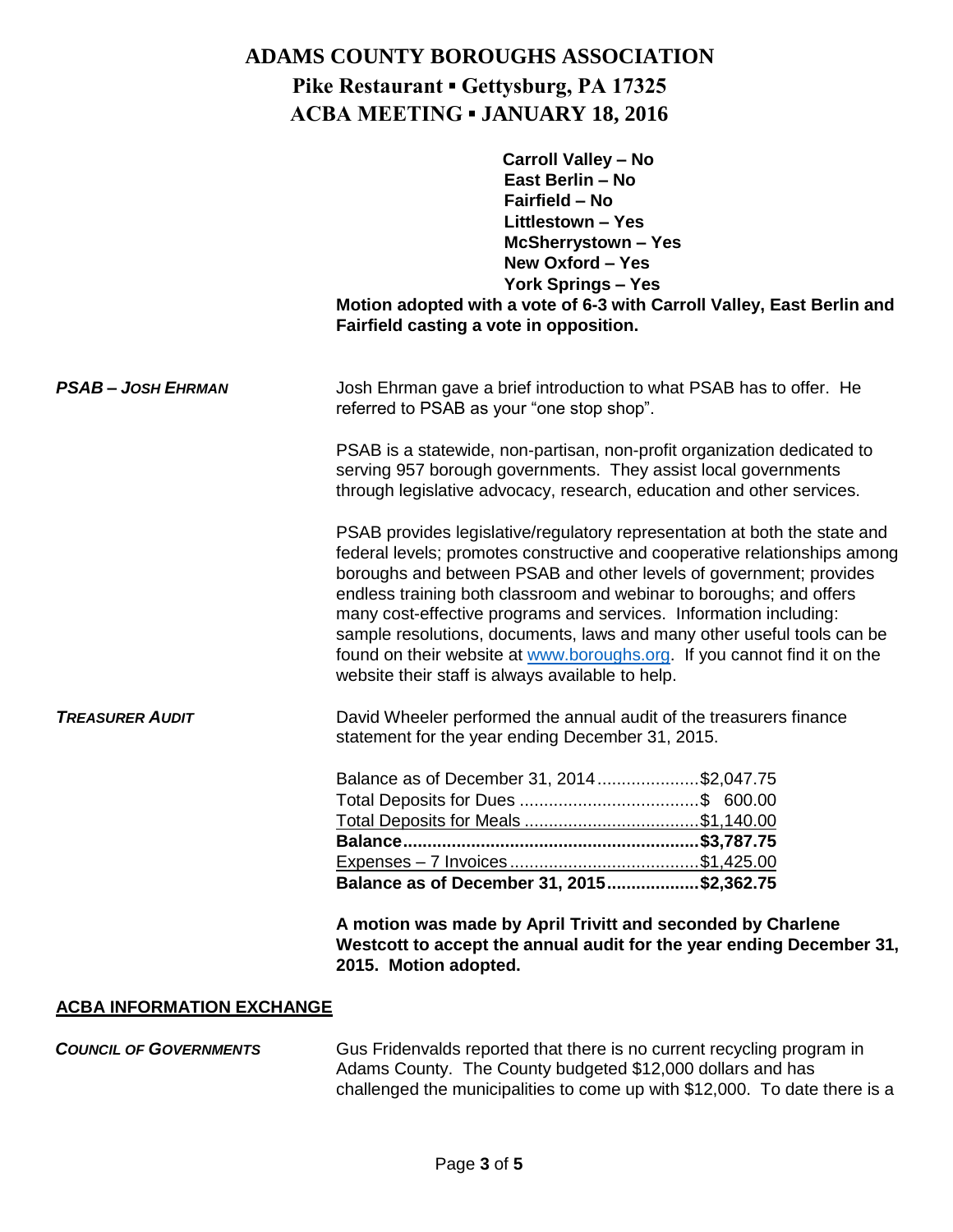|                                                | shortage of \$200 and the municipalities were asked to try to find in their<br>budgets some extra funds.<br>Gus also reported that if a municipality did not participate the residents of<br>that municipality would not be banned from utilizing the recycling program.                                                                                                                                                                       |
|------------------------------------------------|------------------------------------------------------------------------------------------------------------------------------------------------------------------------------------------------------------------------------------------------------------------------------------------------------------------------------------------------------------------------------------------------------------------------------------------------|
| <b>LAND CONSERVANCY</b>                        | Bill Chantelau reported that 5 easements this year have been added which<br>brings the total to 136 easements which is a total of 9,644.6 acres<br>reserved.                                                                                                                                                                                                                                                                                   |
| <b>RECESS</b>                                  |                                                                                                                                                                                                                                                                                                                                                                                                                                                |
| <b>DINNER BUFFET</b>                           | A 40 minute recess was taken for dinner.                                                                                                                                                                                                                                                                                                                                                                                                       |
| <b>GUEST SPEAKER(S)</b>                        |                                                                                                                                                                                                                                                                                                                                                                                                                                                |
| <b>DAN MOUL</b><br><b>STATE REPRESENTATIVE</b> | State Representative Dan Moul shared some interesting facts regarding<br>the latest on the state budget.                                                                                                                                                                                                                                                                                                                                       |
|                                                | A 29.8 billion dollar budget with no tax increases was delivered on time<br>and the Governor vetoed the budget in its entirety, which is the first time a<br>governor has dismissed a budget outright since the mid-1970s. The<br>Governor wants a 1.8 billion dollar tax increase which would consist of the<br>increase of sales tax and earned income tax.                                                                                  |
|                                                | We need to ask ourselves:<br>What is the Governors agenda?<br>$\bullet$<br>Who is responsible for the governor being elected?<br>$\bullet$<br>Who wanted Wolf as governor?<br>$\bullet$<br>Who wants to eliminate charter schools?<br>$\bullet$                                                                                                                                                                                                |
|                                                | If you answer these questions it will all make sense as to why the<br>Governor vetoed the entire budget and wants the tax increase. The<br>additional revenues will end up increasing education funding and not<br>passing a budget will lead to the charter schools to close.                                                                                                                                                                 |
|                                                | A bit of background, when a student leaves a public school and goes to a<br>charter school the money for that student leaves the public school and<br>goes to the charter school. So if funds are not going to the charter<br>schools then they will not be able to keep their doors open and all the<br>students will return to the public schools and so will the money.<br>It has been said that the state budget does not spend enough for |

It has been said that the state budget does not spend enough for education however, Pennsylvania ranks sixth in the nation in the amount of money it spends per student to educate them. Teacher salaries are also among the highest in the country. "In Pennsylvania, the average teacher salary is more than \$10,000 above the national average."